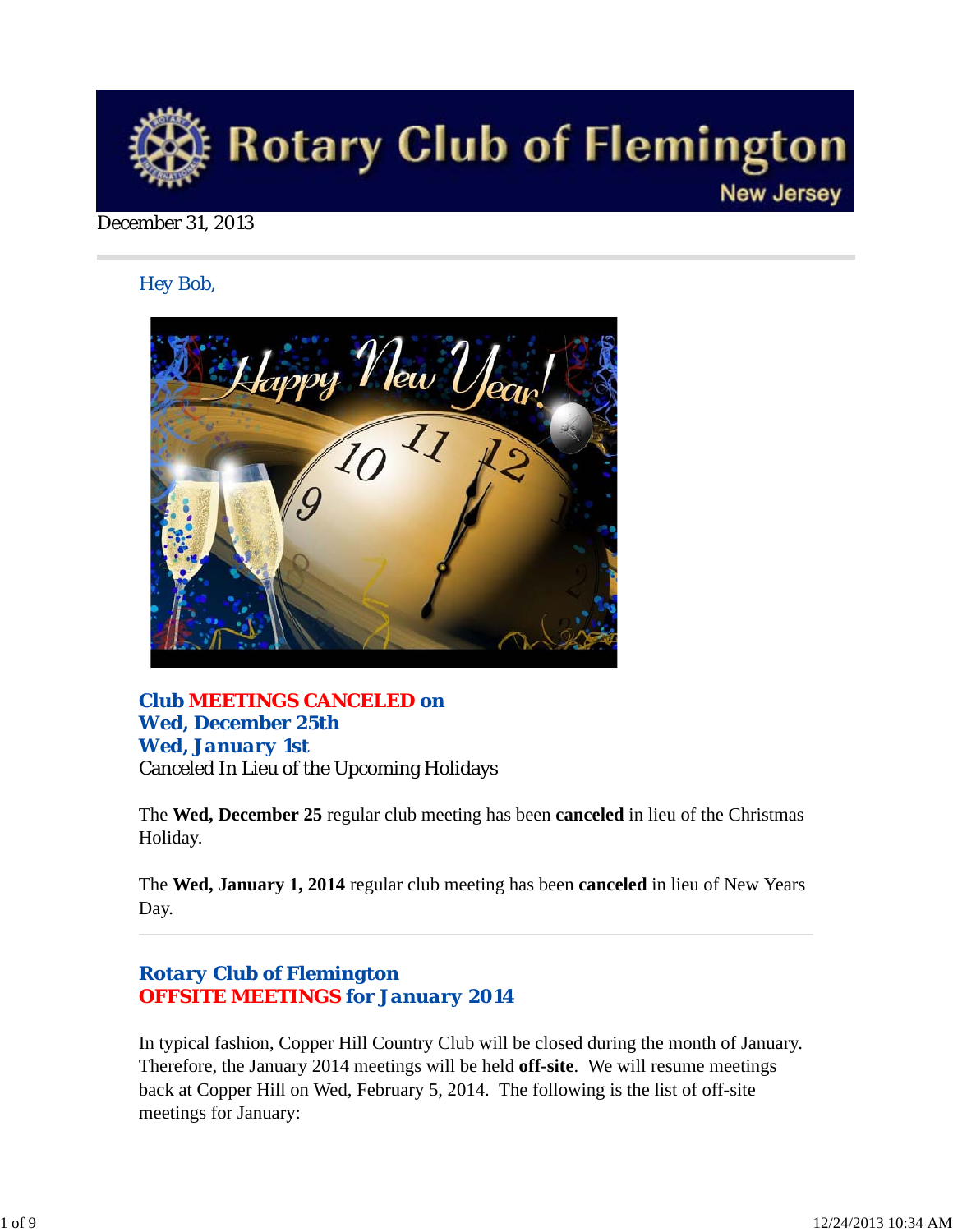Wed, 1/08: **OFFSITE** Meeting at **Blue Fish Grill** - 50 Mine Street Wed, 1/15: **OFFSITE** Meeting at the **Hunterdon Medical Center** Wed, 1/22: **OFFSITE** Meeting at **Bistro 161** - 161 Main Street Wed, 1/29: **OFFSITE** Meeting at **Gallo Rosso Ristorante** - 100 Reaville Ave



*PHOTO ALBUM from the ROTARY HOLIDAY PARTY* Held on **Friday, December 13** Copper Hill Country Club

**Click Here** or the photo to the left to view the Photo Album from the recent Holiday Party held at Copper Hill Country Club.

A very special thanks to the Rev. Dr. Herb Bohler for taking the photos and generating the album for all to enjoy!

Again, thanks to Chris Venditti, Jim Davidson and the entire Fellowship Committee for planning such a great

Holiday Party!

## *Donations Aid Twenty five families affected by Union Hill Fire* December 20, 2013

Eighteen families were left homeless after the devastating fire on November 23, 2013 at the Union Hill Condos. Mayor Michele McBride of Union Township and Mayor Janice Kovach of the Town of Clinton reached out to Megan Jones-Holt of Clinton Sunrise Rotary Club to ask for assistance in helping these families and managing donations.

The Clinton Sunrise Rotary Club responded immediately and set up the Union Hill Fire Fund. We are accepting donations of checks and gift cards. To date, we have received donations from various community members, other Rotary Clubs, Town of Clinton employees and the Clinton Public School Teachers.

The club to date has distributed close to \$11,000.00 to the 18 owners and seven renters affected and the donations still are coming in. Today more gift cards were picked up at the Town of Clinton municipal building.

"We tried to get some of the donations to the families for Thanksgiving, but it was more involved that anticipated. We are so happy to be able to get support to them in time for Christmas," stated Megan Jones-Holt, Clinton Town resident.

If you would like to help these families, please send checks (made out to Clinton Sunrise Rotary Club) and/or gift cards to: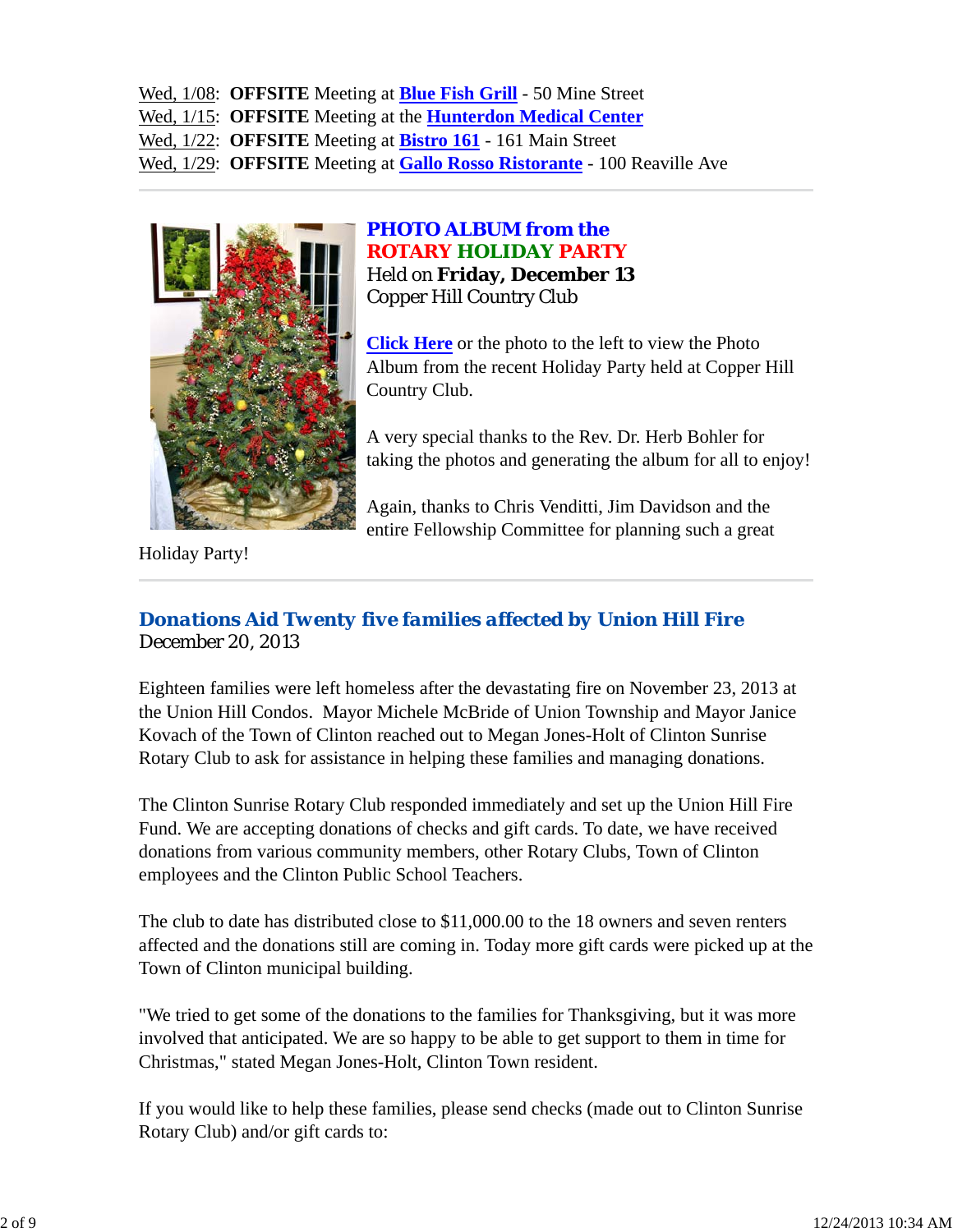Clinton Sunrise Rotary Club P.O. Box 5435 Clinton, New Jersey 08809

We'd like to Thank all the donors for their generosity with helping your neighbors in need.

Megan Jones-Holt Clinton Sunrise Rotary

*CHARTER CELEBRATION DINNER honoring the ROTARY e-CLUB of HUNTERDON HORIZON* **Thursday, January 30, 2014 at 6pm** Grape Finale 8 Bartles Corner Road, Suite 107 - Flemington, NJ Cost: \$40 per Person Click Here to Pre-Register by November 26th

The Rotary e-Club of Hunterdon Horizon cordially invites you and your guest to share in their Charter Celebration dinner. Click the link above or view the invitation below for more information. If you have any questions, please contact Florentine Lehar at 908-392-3853.

## *Rotary BRIDGING THE GAP*

**Rotarians being Sought as Mentors!** February 4, 2014 (8-10am) - BTG February 25, 2014 (8-10am) - BTG March 25, 2014 - Job Fair May 13, 2014 - Awards Breakfast

**Click Here** for additional information.



As you know, the Rotary Club of Flemington is a member of the H.C. Chamber of Commerce. This enables all Rotarians the ability to attend a Chamber function as a "member". If someone asks you what your business is, you would explain that you are a member representing the Rotary Club of Flemington. **Click Here** to visit the Chamber website for a listing of upcoming events.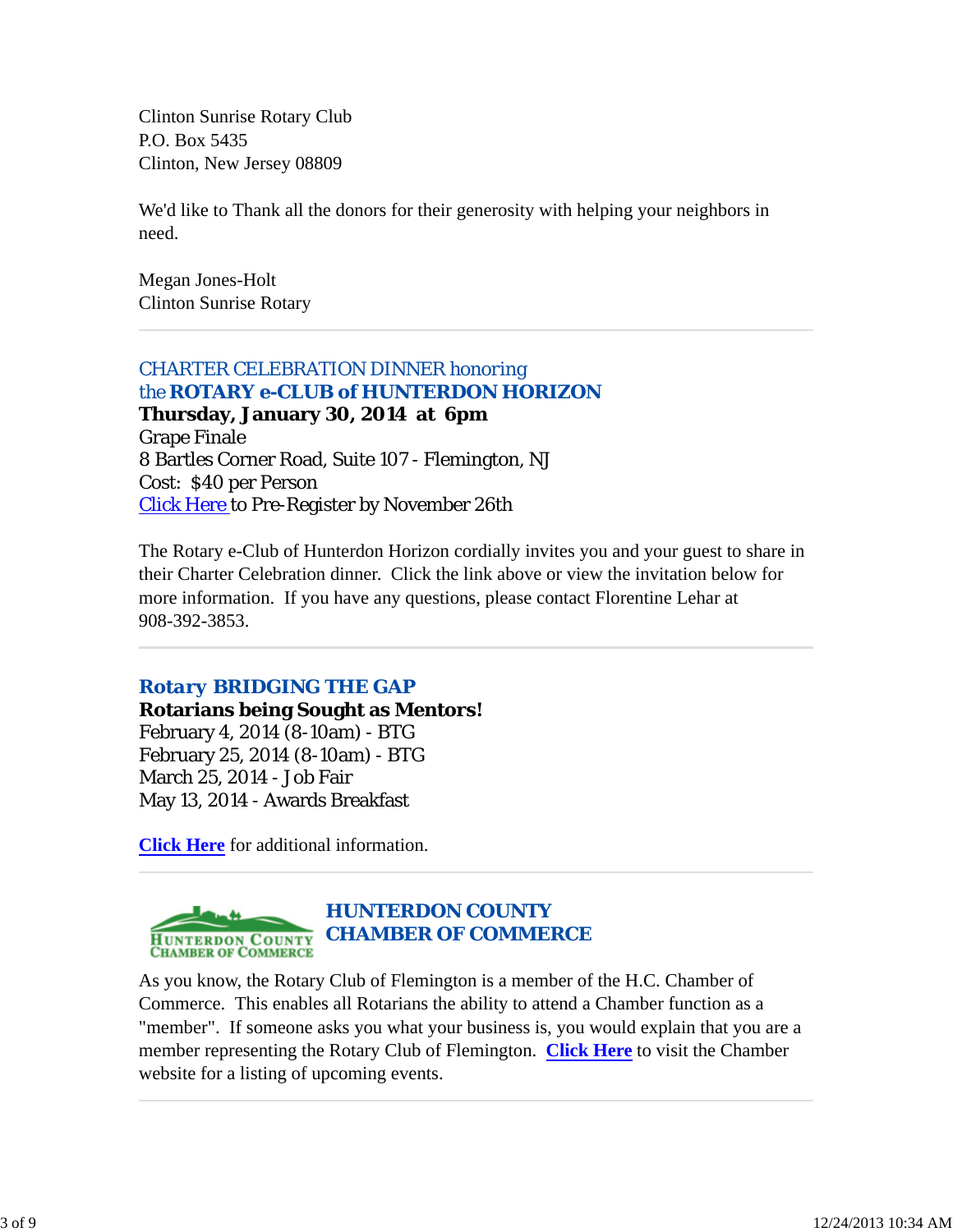## *ROTARY DISTRICT 7510 NEWS*

**Click Here** to read the current news from our Rotary District 7510.

## *SPEAKERS & PROGRAMS BEING SOUGHT*

We are always seeking new or creative ideas for upcoming meeting programs and speakers. If you have a program or speaker, please pass them onto Mick Schaible. **Click here** to generate an email directly to Mick.

## *UPCOMING DATES TO NOTE*

#### **Summary of Upcoming Club Meeting Programs:**

Wed, 1/1/2014: **NO Meeting** in Lieu of New Year's Day

Wed, 1/08: **OFFSITE** Meeting at **Blue Fish Grill** - 50 Mine Street

Wed, 1/15: **OFFSITE** Meeting at the **Hunterdon Medical Center**

Wed, 1/22: **OFFSITE** Meeting at **Bistro 161** - 161 Main Street

Wed, 1/29: **OFFSITE** Meeting at **Gallo Rosso Ristorante** - 100 Reaville Ave

**Next RCOF Board Meeting**: Thurs,  $1/9/2014$  at 6:00 PM (usually the 1<sup>st</sup> Thursday). **Next Membership Meeting:** Wed,  $1/8/2014$  at 1:30 PM (usually the 2<sup>nd</sup> Wednesday).

#### **Upcoming RCOF Club Events, Fundraisers, Fellowship Events, Etc**.:

Mon, 2/24/2014: Hunterdon Rotary Soup Cook-Off Sun, TBD: Rotary Bark in the Park Dog Walk Sat, 7/7/2014: Pedals for Progress Bicycle, Sewing Machine & Sports Gear Collection

#### **Rotary District 7510 Events & Functions:**

Wed, 2/5: PETS 1 - Hotel Somerset-Bridgewater (6:30pm) Fri, 3/21: PETS 2 - Marriot Hotel, Whippany, NJ (6:00pm) May 17: World Peace Day May 2-3: **District Conference** Wed, 5/14: District Assembly - Hotel Somerset-Bridgewater (2:30pm to 8:30pm) May 30 - June 1: RYLA, 4-Way Test Speech Contest, Rotaract, Interact & Early Act.

## *COMMITTEE LIST:*

**Click Here** to download the listing of all current Club Committee's and its members.

## *"MEMBERS ONLY" WEBSITE:*

#### **Goto the Members Only section of the website to find:**

- 1) The "Membership Proposal Form" to propose a new member.
- 2) An Online Copy of the Club Membership Directory.
- 3) A Link to All Photos Albums of the Club.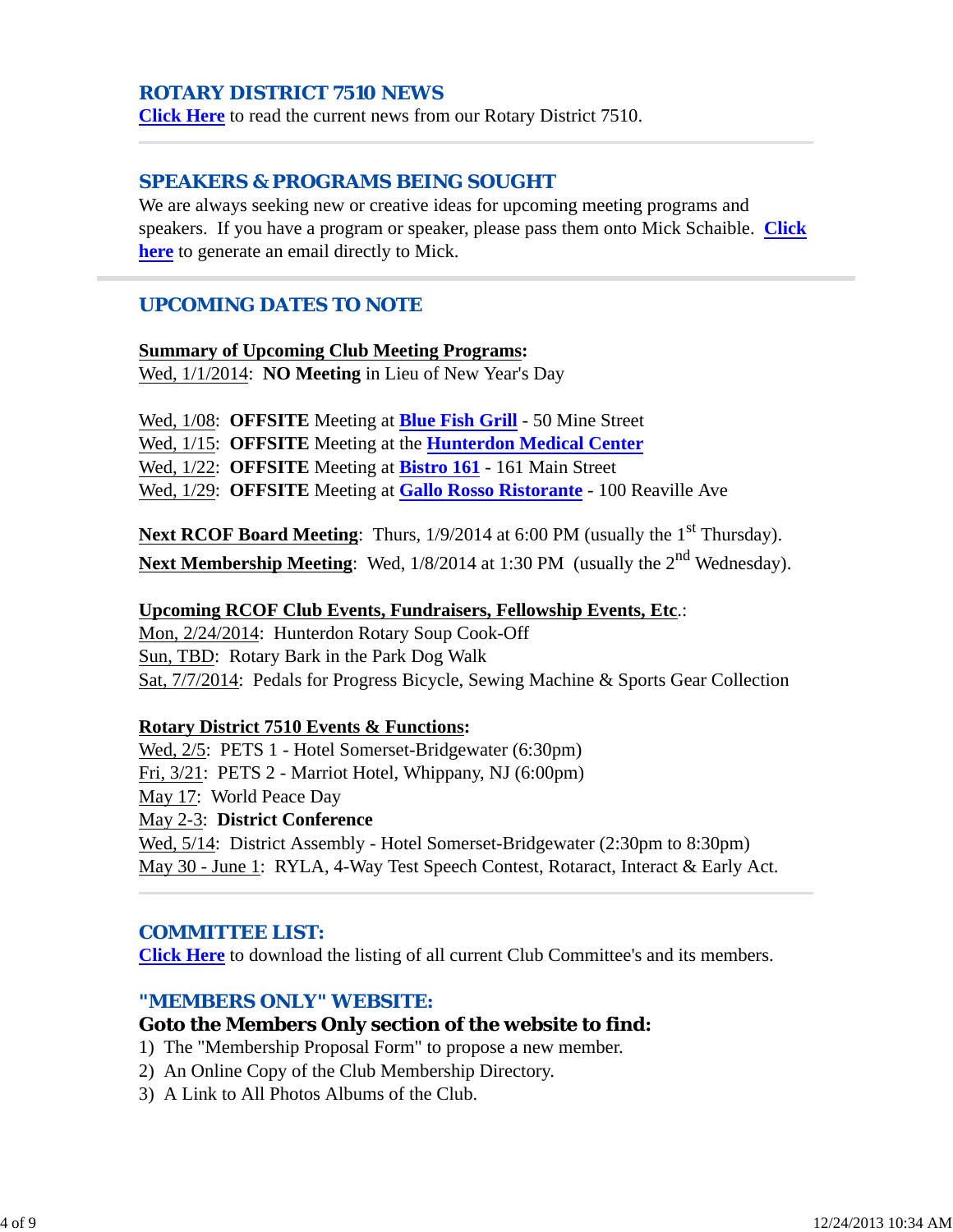## *ROTARY WEBSITE LINKS:*

Rotary International: **www.Rotary.org** Rotary District 7510: **www.RotaryNJ.org**

## *NEARBY ROTARY CLUB MEETINGS:*

As A Rotarian, you are Welcome to attend a Rotary Club meeting anywhere in the world. Click here for the Rotary Club Locator App. Or see below for some local meetings:

#### Mondays

**Lambertville/New Hope** (6:30 pm) - Lambertville Station Restaurant; 11 Bridge Street, Lambertville NJ 08530

**Piscataway** (12:15 pm) - Radisson Hotel; 21 Kingsbridge Road, Piscataway, NJ 08854

#### Tuesdays

**Whitehouse** (12:15 pm) - Max's 22; 456 Route 22 West, Whitehouse Station, NJ 08889 **Princeton** (12:15 pm) - The Nassau Club; 6 Mercer Street, Princeton, NJ 08540 **Bridgewater-Bound Brook** (12:15 pm) - Arbor Glenn; 100 Monroe St, Bridgewater 08807

#### Wednesdays

**Branchburg Township** (7:30 am): Stoney Brook Grille; 1285 Route 28, North Branch, NJ 08876

**Flemington** (12:15pm): Copper Hill Country Club; 100 Copper Hill Road, Ringoes, NJ 08851

**Hillsborough Township** (6:15 pm): Pheasant's Landing; 311 Amwell Road (Rt. 514), Hillsborough, NJ 08844

#### Thursdays

**Clinton Sunrise** (7:30 am): Clinton Fire Department; New Street, Clinton, NJ 08809 **Somerville/Bridgewater** (12:15 pm): Bridgewater Manor; 1251 US Highway 202/206, Bridgewater, NJ 08807

**Trenton** (12:15 pm): Freddie's Tavern; 12 Railroad Avenue, West Trenton, NJ 08628

#### Fridays

**North Hunterdon** (12:15 pm): Beaver Brook County Club; 25 County Club Drive, Annandale, NJ 08801

**Princeton Corridor** (12:15pm): Hyatt Regency; 102 Carnegie Center, Rt. 1 North, Princeton, NJ 08540

eClub

**Rotary eClub of Hunterdon Horizon**: View website for meetings or online makeups.

RI President's Call for Action in **2013-2014**: **"Engage Rotary, Change Lives"**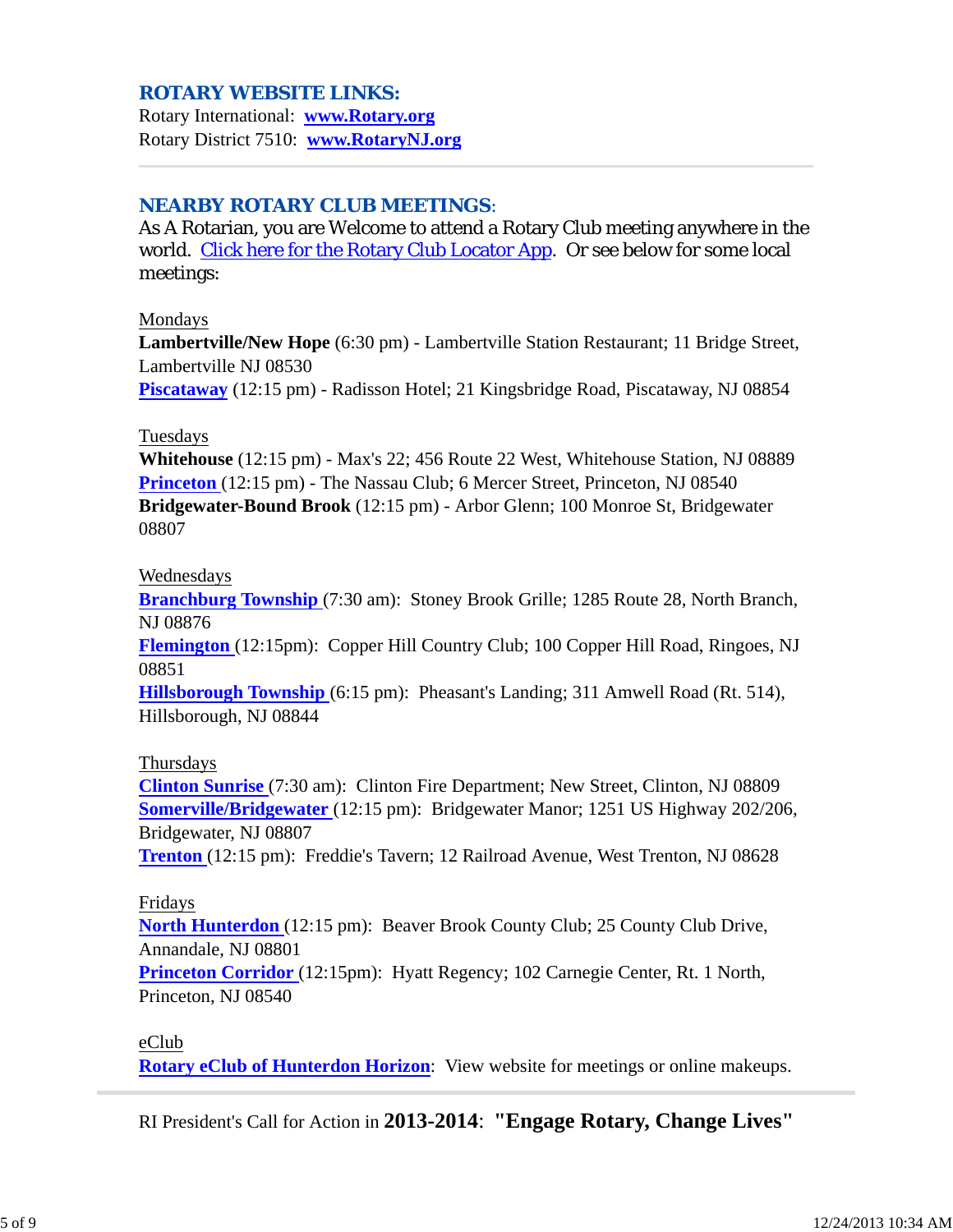# **Rotary Club of Flemington - Our 90th Year**

Founded October 3, 1923 \* Charter #1529 \* District 7510

| President                                                           | <b>Ira Liebross</b>                            |  |  |  |
|---------------------------------------------------------------------|------------------------------------------------|--|--|--|
| President-Elect                                                     | <b>Lynn Hyman</b>                              |  |  |  |
| Secretary                                                           | <b>Michele Kavanagh</b>                        |  |  |  |
| Treasurer, General                                                  | <b>Bob Newland</b>                             |  |  |  |
| Treasurer, Lunch                                                    | D.J. Wright                                    |  |  |  |
| <b>Board Members</b>                                                | <b>Karen Widico</b> (immediate past president) |  |  |  |
|                                                                     | <b>Jim Davidson</b>                            |  |  |  |
|                                                                     | <b>Nancy Kahl</b>                              |  |  |  |
|                                                                     | <b>Mick Schaible</b>                           |  |  |  |
|                                                                     | <b>Chris Venditti</b>                          |  |  |  |
| Sergeant-at-Arms                                                    | <b>Tom Fisher</b>                              |  |  |  |
| <b>RI</b> President                                                 | Ron D. Burton (Norman, Oklahoma, USA)          |  |  |  |
| District Governor (DG)                                              | Tulsi R. Maharjan (Branchburg, NJ)             |  |  |  |
| District Governor Elect (DGE)                                       | Melvin I. Kevoe "Mel" (Springfield, NJ)        |  |  |  |
| District Governor Nomimee (DGE)                                     | Hal Daume (Berkeley Heights, NJ)               |  |  |  |
| <b>Assistant District Governor (ADG)</b>                            | Michael Toscani (Lambertville-New Hope, PA)    |  |  |  |
| <b>Club Meetings:</b> Wednesday, 12:15 pm, Copper Hill Country Club |                                                |  |  |  |
| 100 Copper Hill Road, Ringoes 08551                                 |                                                |  |  |  |



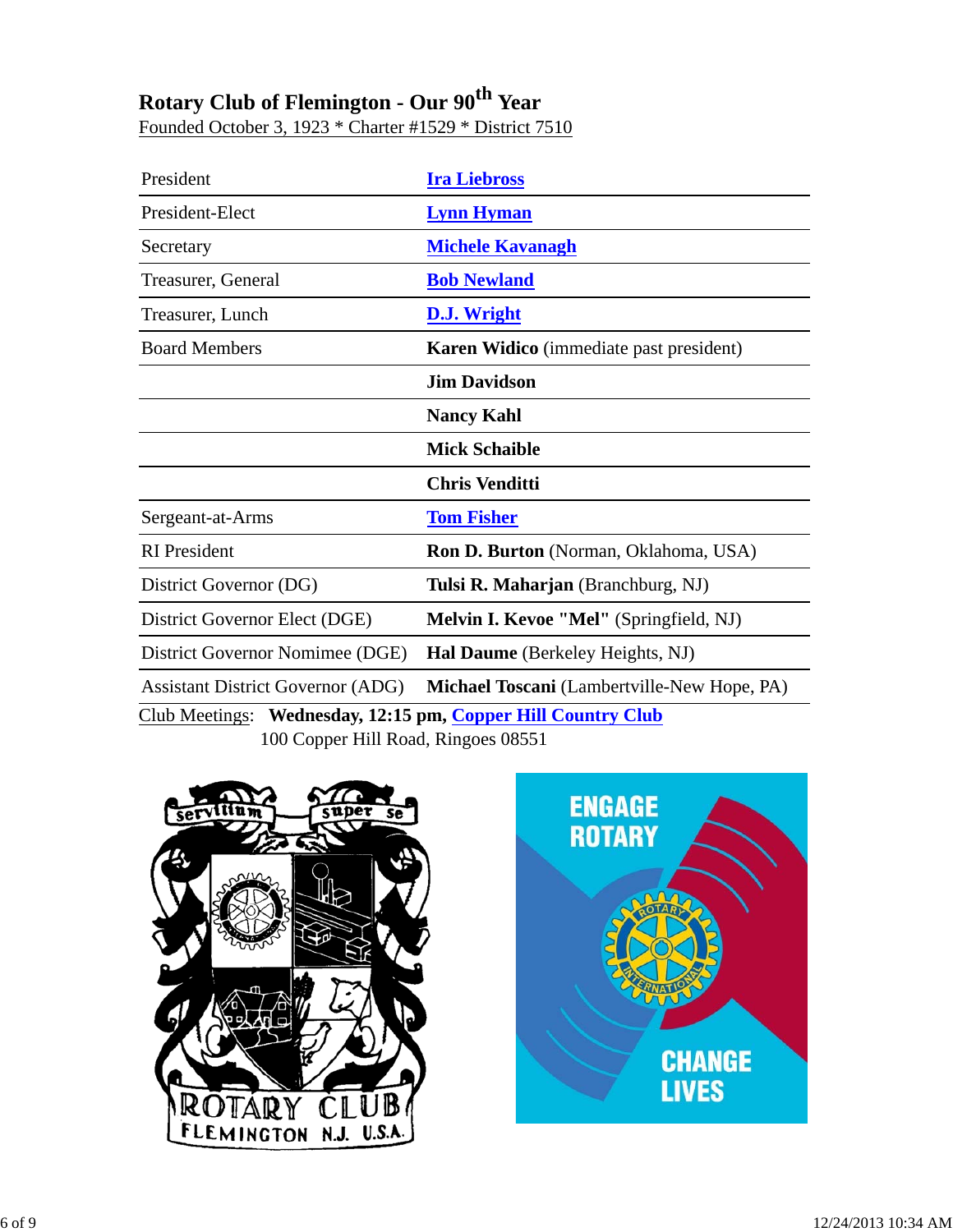## LELEMINGTON N.J. U.S.A.J

*MISSION STATEMENT*: The mission of Rotary International is to assist and guide Rotarians and Rotary clubs to accomplish the Object of Rotary to ensure Rotary's continuing relevance and to help build a better world, emphasizing service activities by individuals and groups that enhance the quality of life and human dignity, encouraging high ethical standards, and creating greater understanding among all people to advance the search for peace in the world.

*THE OBJECT OF ROTARY:* The object of Rotary is to encourage and foster the ideal of service as a basis of worthy enterprise and, in particular, to encourage and foster:

**1st**: The development of acquaintance as an opportunity for service;

**2nd**: High ethical standards in business and professions, the recognition of the worthiness of all useful occupations, and the dignifying of each Rotarian's occupation as an opportunity to serve society;

**3<sup>rd</sup>**: The application of the ideal of service in each Rotarian's personal, business and community life;

**4th**: The advancement of international understanding, goodwill, and peace through a world fellowship of business and professional persons united in the ideal of service.

**THE 4-WAY TEST:** "Of the things we think, say or do:

- **1st**: Is it the Truth?
- 2<sup>nd</sup>: Is it Fair to all concerned?
- **3<sup>rd</sup>:** Will it build goodwill and better friendships?
- **4th**: Will it be beneficial to all concerned?"

## *ROTARY's AVENUE'S OF SERVICE*:

**1)** Through **Club Service**, we have fun, build lasting friendships, and make sure that our club runs well.

**2)** Through **Vocational Service**, we volunteer our professional skills to serve others and promote integrity in everything we do.

**3)** Through **Community Service**, we address local needs and work with our community to bring lasting improvements.

**4)** Through **International Service**, we meet humanitarian needs around the globe and promote world understanding and peace.

**5)** Through **Youth Service**, we work with young people to help them become the next generation of leaders, visionaries, and peacemakers.

## **2013-2014 CLUB MEMBER ROSTER Rotary Club of Flemington, NJ**

Current Number of Members: 46

| <b>Rotarian</b> | <b>Member Since</b> | <b>Classification</b> |
|-----------------|---------------------|-----------------------|
|                 |                     |                       |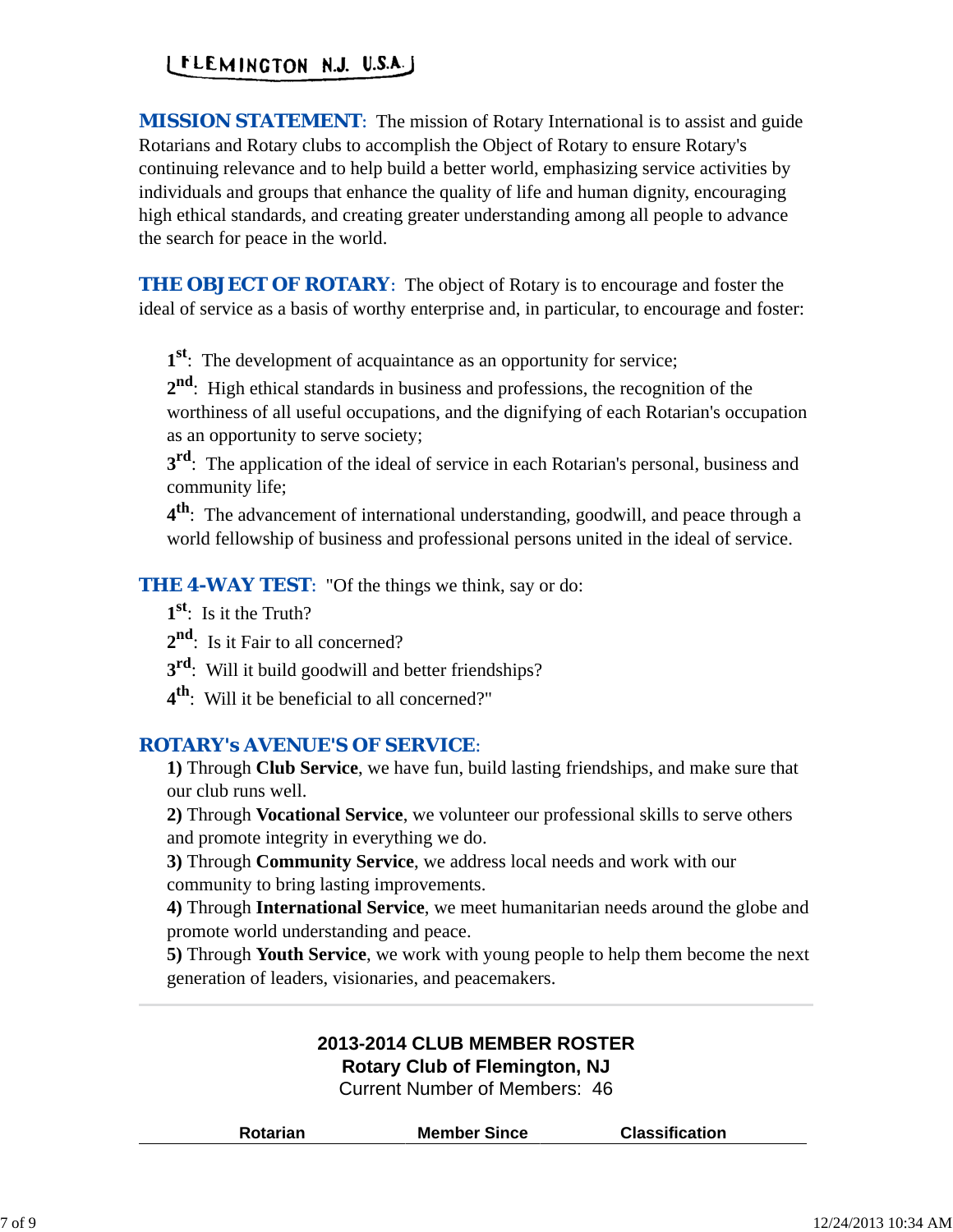| Black, Bruce B.                   | 2007 | <b>Health and Fitness</b>       |  |
|-----------------------------------|------|---------------------------------|--|
| Bohler, Herbert C. (Herb)         | 1977 | <b>Specialty Advertising</b>    |  |
| Chittenden, Robert L. (Bob)       | 2003 | M.E.F.P. Consulting Engineering |  |
| Clark, Arthur L. (Sandy)          | 1987 | Printing                        |  |
| Copeland, Harrie E. III           | 1976 | Auctioneering/Banking           |  |
| Davidson, James G. (Jim)          | 2002 | <b>Rubber Products</b>          |  |
| Ferrari, Frederick J. (Fred)      | 1964 | Orthodontia                     |  |
| Fisher, Charles H. (Charlie)      | 1961 | <b>Funeral Services</b>         |  |
| Fisher, Thomas H. (Tom)           | 2012 | Property & Casualty Insurance   |  |
| Harrison, Jeffrey (Jeff)          | 1996 | Psychotherapy                   |  |
| Hennessy, Jr., Richard (Rich)     | 2010 | <b>Financial Advisor</b>        |  |
| Hyman, Lynn                       | 2010 | <b>Retail Banking</b>           |  |
| Kahl, Nancy                       | 2012 | Massage Therapy                 |  |
| Kamnitsis, Christopher P. (Chris) | 2001 | <b>Financial Planning</b>       |  |
| Kavanagh, Michele                 | 2013 | <b>Community Banking</b>        |  |
| Liebross, Ira                     | 1997 | <b>Family Medicine</b>          |  |
| Loew, Darren                      | 2002 | Orthodontics                    |  |
| Martin, Teresa (Terry)            | 1993 | Solid Waste/Recycling           |  |
| Mazujian, Harry                   | 2004 | Clergy                          |  |
| McWilliams, Nancy                 | 1992 | Psychotherapy                   |  |
| Metz, Kim                         | 2007 | <b>Technical Education</b>      |  |
| Muller, George D.                 | 1964 | <b>Cut Glass Manufacturing</b>  |  |
| Nastasi, William (Bill)           | 1996 | <b>General Contracting</b>      |  |
| Newland, Robert D. (Bob)          | 1998 | Insurance                       |  |
| Ownes, Terry M.                   | 1987 | <b>Floor Covering</b>           |  |
| Parente, Steven (Steve)           | 2005 | Classification                  |  |
| Phelan, Christopher J. (Chris)    | 2009 | <b>Chamber Of Commerce</b>      |  |
| Randolph, R. Wayne                | 1982 | Veterinary Medicine             |  |
| Reinbacher, Otto A.               | 1997 | Clergy                          |  |
| Rogow, Stephen S. (Steve)         | 1973 | Orthodontics                    |  |
| Schaible, R. Michael (Mick)       | 1998 | <b>Appraisal Services</b>       |  |
| Skowronek, Kenneth J. (Ken)       | 1994 | <b>Family Law</b>               |  |
| Sollner, Richard F. (Dick)        | 1962 | Air Transportation              |  |
| Stothoff, Richard H. (Dick)       | 1966 | <b>Sanitary Engineering</b>     |  |
| Stout, Deborah (Debbie)           | 2013 | <b>Retail Banking</b>           |  |
| Thatcher, Thomas P. (Tom)         | 2006 | <b>Professional Planning</b>    |  |
| Venditti, Christopher C. (Chris)  | 2009 | <b>Automotive Distribution</b>  |  |
| Weinstein, Theodore H. (Ted)      | 1994 | <b>Pulmonary Medicine</b>       |  |
| Widico, Karen A.                  | 1997 | <b>Public Health Services</b>   |  |
| Williams, Gwen                    | 1991 | Purchasing/Manufacturing        |  |
| Wise, Robert (Bob)                | 1992 | <b>Hospital Administration</b>  |  |
| Woske, Harry                      | 1977 | Cardiology                      |  |
| Wright, Daniel J. (D.J.)          | 2003 | <b>Funeral Services</b>         |  |
| Zanetti, Edward G. (Ed)           | 1971 | Plumbing & Heating              |  |
| Ziegler, Joseph E. (Joe)          | 1988 | <b>Investment Advisor</b>       |  |
| Zullo, John J. (Johnnie)          | 1987 | <b>Chemical Engineering</b>     |  |